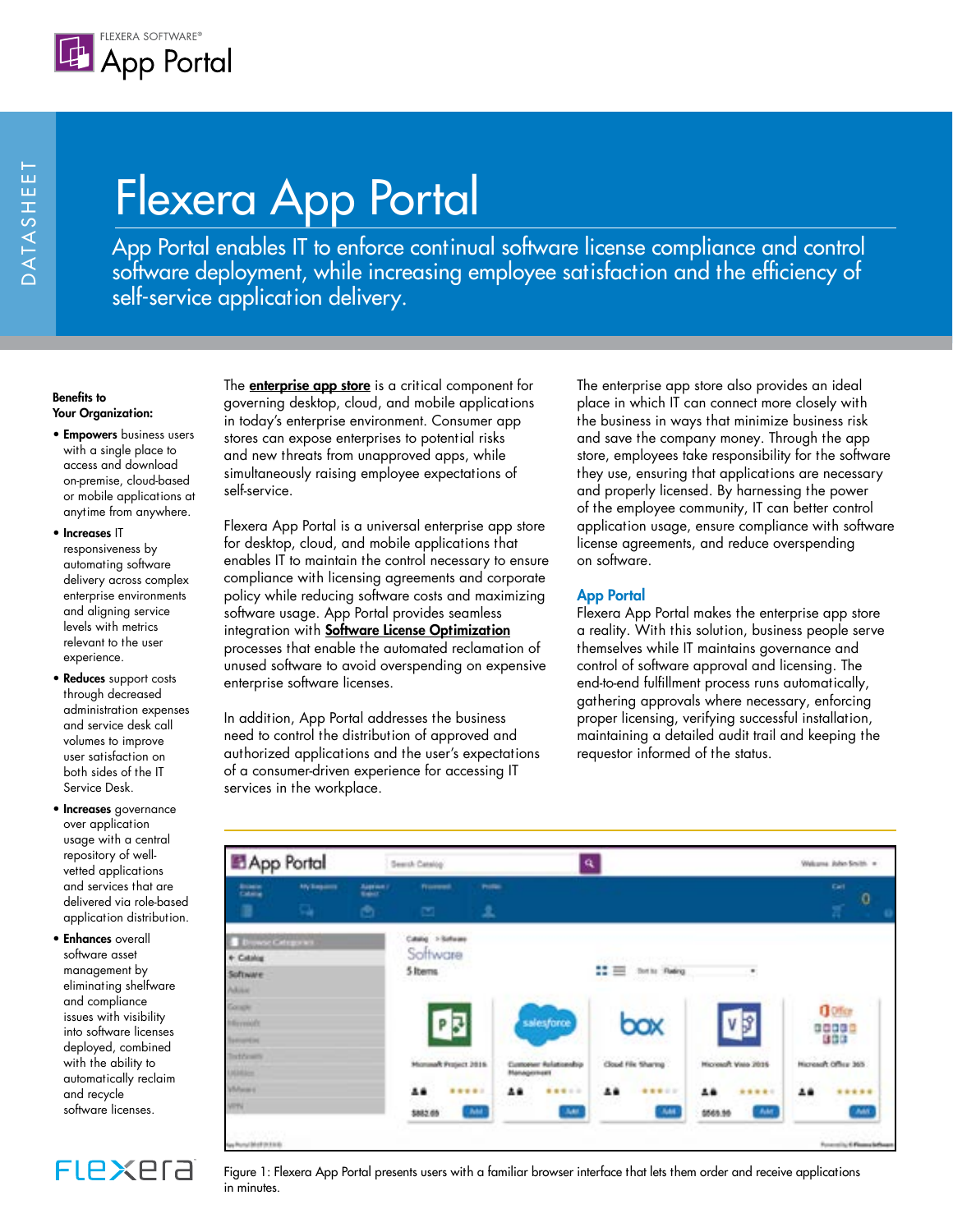App Portal recommends apps for other devices registered to the user, giving employees the ability to request an application once and have it deployed to a desktop, tablet and phone at the same time.

Support Macs and PCs from One Universal Enterprise App Store - The use of Apple Macs in the enterprise is growing and now IT departments can provide their end users with a single enterprise app store for both Mac and PC applications. Improve the experience for end users and intelligently display applications available for their specific device.

Provision Cloud Applications Via Self-Service — Employees request Salesforce.com, Microsoft® Office 365, Box, and other cloud applications from the same app store where they get desktop and mobile apps. A single universal app store, simplifies the user experience and automatically provisions cloud accounts, providing the same level of automation and control as desktop and mobile apps.

### Ensure Governance

Role-based App Distribution — Ensure employees only have access to the applications necessary for their job function. Data access and app distribution layers may differ by factors like role, department, unit, even location. Limiting permissions plays a major role in protecting company data, and role-based distribution helps strengthen compliance in industries with strict rules around data storage and access.

Automated Approvals — Automated approvals are flexible and can use the turnkey App Portal approval process or be delegated to utilize established approval workflows in an existing ServiceNow or BMC Remedy ITSM implementation. Specify the type of approvals required based on a variety of factors such as cost and user role as determined by the Group or Organizational Unit contained in Active Directory. Examples include approval by everyone in a list, by only one of the approvers in a list or one approver at each level of a list.

Installation Verification — Once checkout is complete and the required approvals are received, App Portal triggers the appropriate deployment system to install the application and verifies installation.

# Maintain Compliance

License Availability Check and Reservation — Effectively maintain continual software license compliance each time an employee requests an application. The store informs the user of the price, license availability, and if an approval is required. Upon check out a license is reserved prior to the approval processes, ensuring a successful installation on the user's device once approval is obtained.

**Software Leasing**  $-$  Employees can lease an application for a specified time and the application is automatically reclaimed when the lease expires. Leasing helps keep license costs under control in project-based environments in which application needs change as employees move between different projects.

#### Promote Software License Optimization

An innovative and unique facility called My Apps operates in concert with FlexNet Manager Platform to empower employees with the information they need to participate in Software License Optimization, ensure that they comply with license requirements and help reduce the cost of unused software. My Apps delivers two important capabilities:

Consolidated User View — Employees have a comprehensive view of all apps installed on each of their devices, including those obtained outside the app store. They can see at a glance the applications they have installed including cost, usage and policy compliance status.

Software Policy Score<sup>™</sup>  $-$  A metric, displayed as a pie chart, that indicates how closely applications on the user's devices comply with defined policies. Users can keep their score green by aggressively resolving the policy alerts they receive, such as removing unused applications or providing proof of purchase for unlicensed software. This unique feedback mechanism enables IT to engage users and encourage them to be good corporate citizens, making them part of the solution rather than part of the problem.

| ш                                                                                                                                                                                                                                 | <b>McAnada</b> | <b>SALAMA</b> | <b>Sales</b> |                  |
|-----------------------------------------------------------------------------------------------------------------------------------------------------------------------------------------------------------------------------------|----------------|---------------|--------------|------------------|
|                                                                                                                                                                                                                                   |                |               |              |                  |
| <b>Cay for more and </b><br>This art consisted to preferris an author Barbanan Upganian for Finalisa 20. To perfects this outlook state                                                                                           |                |               |              |                  |
| from our fits have not used Makhan day Milke 2013 to keep the set 19760 days. Our <sub>command</sub> or crimed the scheme at child gaught must be                                                                                 |                |               |              |                  |
|                                                                                                                                                                                                                                   |                |               |              |                  |
| Adon Red. Tay as risplant to proferre at adjustment of partition to 1096 Motograf 2007. To particle the action, and Japan.<br>Interchief, Tay and angular to pyrther, as a door MyAgan, Martine 2001. Newspark 2007. To perhaps t |                |               |              | Loward behave he |
|                                                                                                                                                                                                                                   |                |               |              | 39 M.C. 20       |
|                                                                                                                                                                                                                                   |                |               |              |                  |
|                                                                                                                                                                                                                                   |                |               |              |                  |

Figure 2: My Apps offers employees one place to view how applications installed on their devices comply with corporate policies and to participate in Software License Optimization.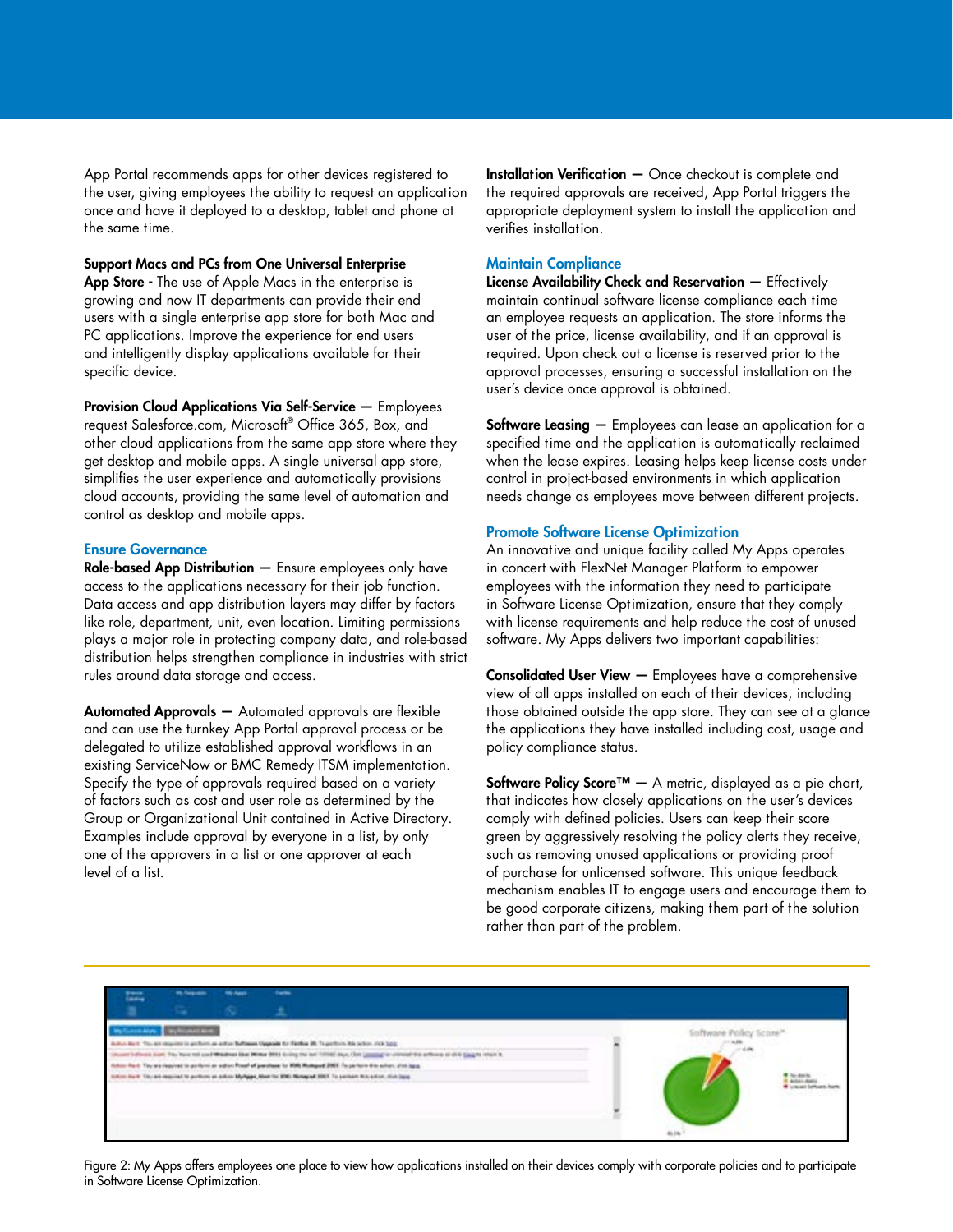### Deliver Faster Service

**Express Check Out**  $-$  Employees get the applications they need with a simple and fast check out process that reduces friction and delivers a better user experience.

Intelligent, User-centric Deployment — User-centric deployment reduces IT administration effort by enabling automatic intelligent deployment to the proper device based on device type and configuration. If an employee's computer is reimaged or the employee is migrated to a new device, App Portal triggers the reinstall the latest versions of all applications previously delivered. This eliminates the need for the employee or service desk technician to request reinstallation of the applications.

#### Integrate Easily with Other Systems

Microsoft® System Center Configuration Manager (SCCM) — App Portal supports all deployment types within Microsoft System Center Configuration Manager providing fast delivery and real-time status monitoring of Applications, Packages, Task Sequences, OSD and App-V.

Symantec™ Client Management Suite (Altiris) — App Portal supports both Managed Software Delivery policies and classic Advertisements within Symantec Client Management Suite providing fast delivery and real-time status monitoring. App Portal supports both user centric and computer centric deployment models to meet all your deployment and use case scenarios.

VMware® AirWatch Enterprise Mobility Management — Support internally developed mobile apps and those from Apple iOS and Android public stores with out of the box integration with VMware AirWatch to deploy software to employee's devices. Use the same IT controls, approvals, and workflow for mobile app requests and accelerate app delivery by using **AdminStudio** to simultaneously add mobile applications to AirWatch and App Portal.

JAMF Software Casper Suite  $-$  App Portal supports the deployment of software to managed Mac computers with out of the box integration. By providing a simple, flexible, and scalable framework to work within, adding the Casper Suite helps IT admins maintain, update, and ensure their fleet of Apple devices are running at optimal performance and employees can access software for PCs and Macs in a single universal app store.

ServiceNow® — App Broker for ServiceNow® populates the ServiceNow Service Catalog with an authorized list of software titles, optimizes license usage, and automates deployment of Windows, Mac, cloud, and mobile apps through the ServiceNow Service Portal. Powered by App Portal, App Broker for ServiceNow brings software governance and automation to the ServiceNow platform.



Figure 3: Flexera App Portal automates license checking and approval to deliver applications to end users faster.